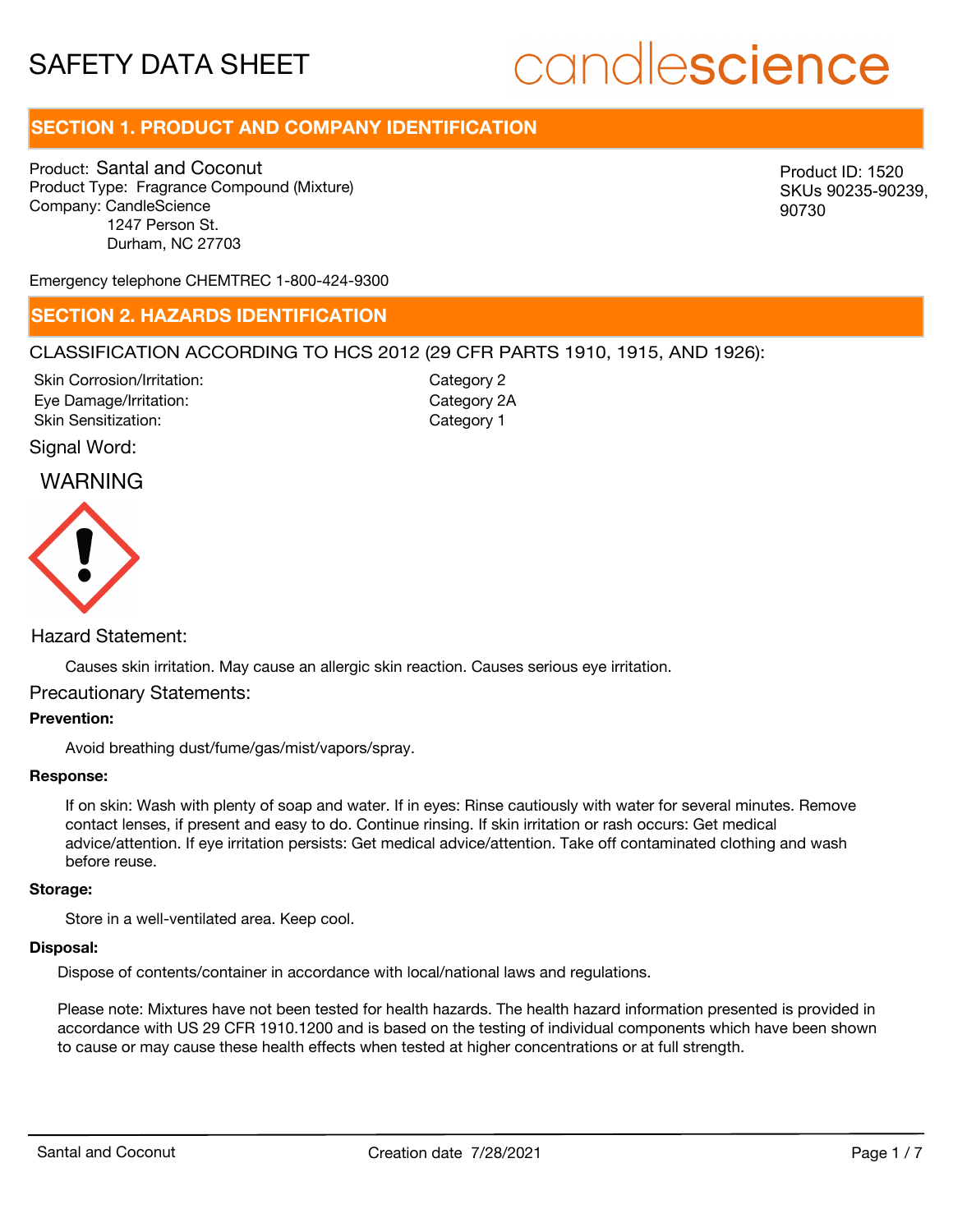# candlescience

## **SECTION 3. COMPOSITION/INFORMATION ON INGREDIENT**

| Hazardous components                                                            | CAS No.    | Weight %  |
|---------------------------------------------------------------------------------|------------|-----------|
| 2-acetyl-1,2,3,4,5,6,7,8-octahydro-2,3,8,8-tetra-methylnaphtalene (main isomer) | 54464-57-2 | $10 - 20$ |
| 2-ethyl-4-(2,2,3-trimethyl-1-cyclopent-3-enyl)but-2-en-1-ol                     | 28219-61-6 | $1 - 10$  |
| Benzyl benzoate                                                                 | 120-51-4   | $1 - 10$  |
| Ethyl maltol                                                                    | 4940-11-8  | $1 - 10$  |
| Vanillin                                                                        | 121-33-5   | $1 - 10$  |
| Ethyl vanillin                                                                  | 121-32-4   | $1 - 10$  |
| Linalool                                                                        | 78-70-6    | $1 - 10$  |
| ethyl linalool                                                                  | 10339-55-6 | $1 - 10$  |

# **SECTION 4. FIRST AID MEASURES**

Inhalation:

Get to fresh air immediately. Consult poison control center or physician if any symptoms develop.

Skin contact:

Rinse immediately with plenty of water for at least 15 minutes. If skin irritation occurs, seek medical advice/attention. Remove contaminated clothing and shoes. Immediately seek medical attention if chemical entered ear canal. When symptoms persist or in all cases of doubt seek medical advice.

Eye contact:

Remove contact lenses. Immediately flush eyes for at least 15 minutes. Get medical attention

Ingestion:

Do not induce vomiting unless advised by poison control or physician.

Most important symptoms:

Causes skin irritation. May cause an allergic skin reaction. Causes serious eye damage.

Indication of immediate medical attention:

Treat symptomatically.

General information:

Consult physician or Poison Control Center.

## **SECTION 5. FIREFIGHTING MEASURES**

Suitable extinguishing media:

Foam, carbon dioxide, or dry chemical.

### Unsuitable extinguishing media:

Avoid use of water in extinguishing fires.

Specific hazards: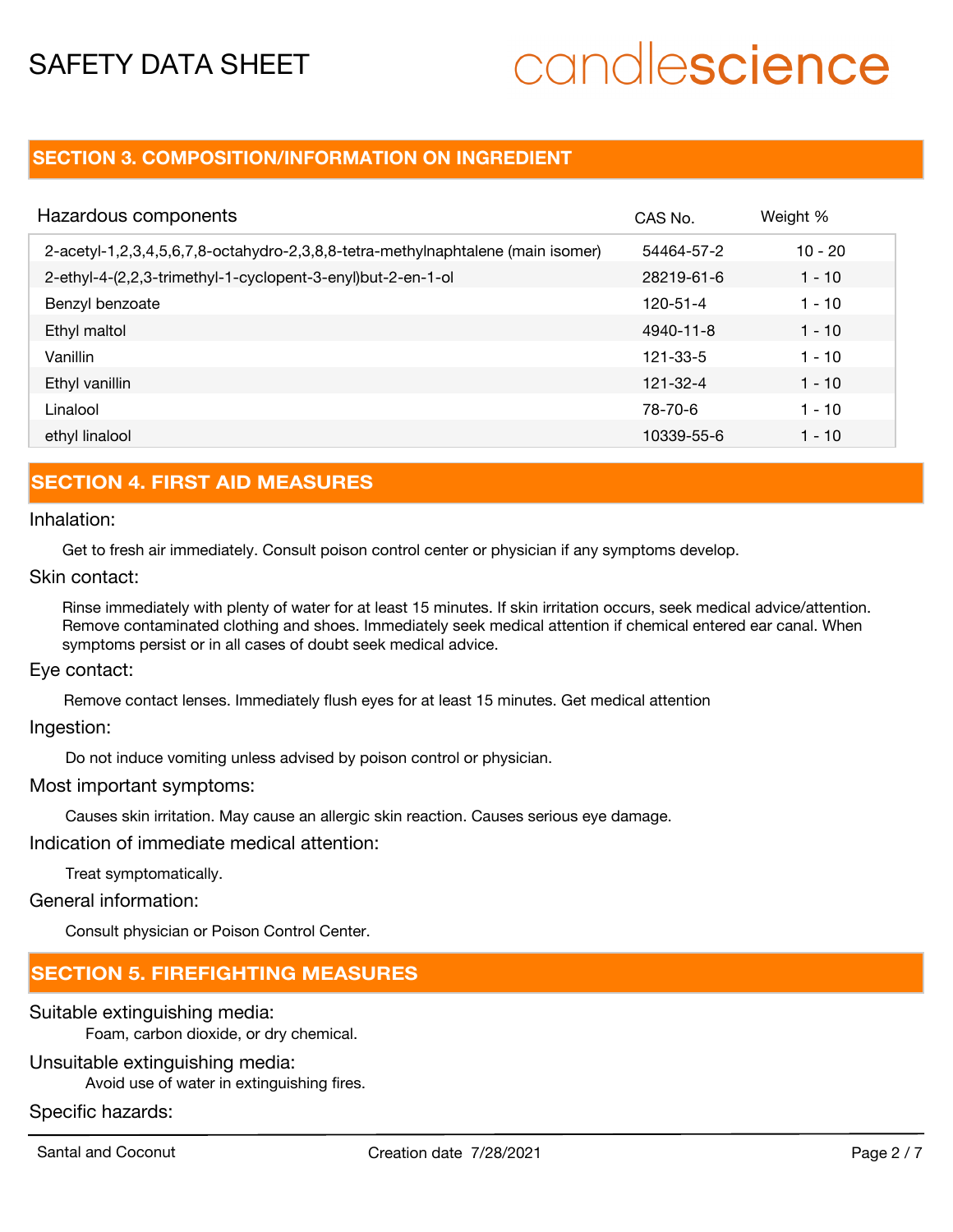# candlescience

During fire, gases hazardous to health may be formed. Do not allow run-off from fire fighting to enter drains or water courses.

### Special fire fighting procedures:

Wear self-contained breathing apparatus for firefighting. Move containers from fire area if it can be done safely. Use water spray jet to protect personnel and to cool endangered containers.

# **SECTION 6. ACCIDENTAL RELEASE MEASURES**

### Personal precautions, protective equipment and emergency procedures:

Evacuate personnel to safe areas. Remove all sources of ignition. Ensure adequate ventilation. Keep people away from and upwind of spill/leak. Wear appropriate protective equipment and clothing during clean-up.

### Environmental precautions:

Do not allow to enter into soil/subsoil. Do not allow to enter into surface water or drains. Dispose of in accordance with local regulations. Local authorities should be advised if significant spillage cannot be contained.

### Methods and materials for containment and cleaning up:

Soak up with inert absorbent material (e.g. sand, silica gel, vermiculite). Keep in suitable and closed containers for disposal. Clean contaminated floors and objects thoroughly while observing environmental regulations.

### **SECTION 7. HANDLING AND STORAGE**

### Precautions for safe handling:

Avoid contact with skin and eyes. Avoid prolonged inhalation of vapors. Wash hands and other exposed areas with mild soap and water before eating, drinking or smoking and when leaving work. Handle in accordance with good industrial hygiene and safety practices.

### Conditions for safe storage, including any incompatibilities:

Store in tightly closed and upright container in a cool, dry, ventilated area. Store away from light, heat, and sources of ignition.

# **SECTION 8. EXPOSURE CONTROLS/PERSONAL PROTECTION**

### Exposure Guidelines:

US WEEL: Vanillin (CAS 121-33-5) TWA 10 mg/m<sup>3</sup>

### Appropriate Engineering Controls:

### **Ventilation:**

Use engineering controls to maintain airborne levels below exposure limit requirements or guidelines. If there are no applicable exposure limit requirements or guidelines, use only with adequate ventilation. Local exhaust ventilation may be necessary for some operations.

### Personal Protective Equipment:

### **Eye protection:**

Ensure that eyewash stations and safety showers are close to the workstation location. Chemical resistant goggles must be worn.

#### **Hand protection:**

Wear chemical resistant gloves suitable for this material as determined by a hazard assessment. Gloves should be discarded and replaced if there is any indication of degradation or chemical breakthrough.

### **Skin and body protection:**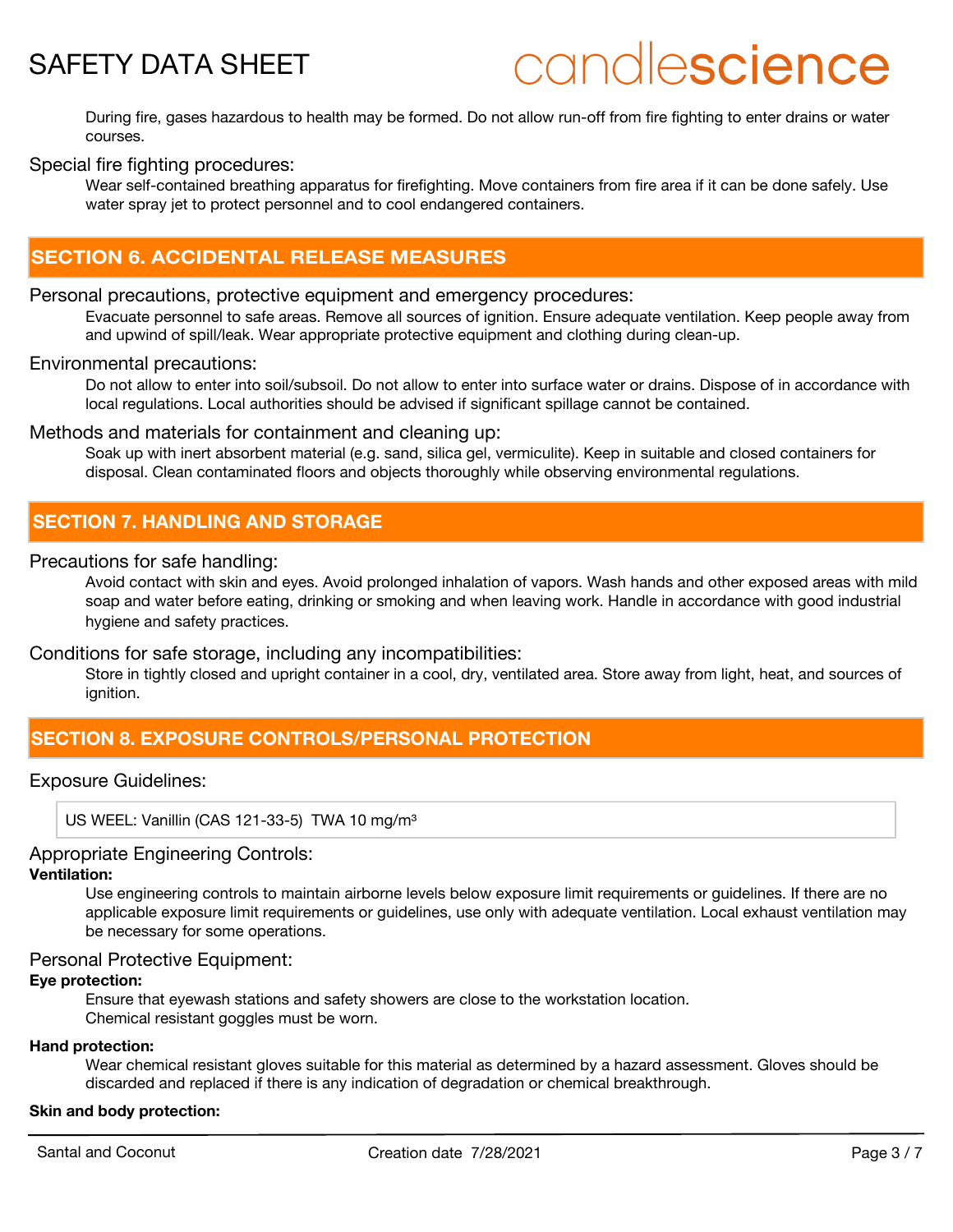# candlescience

Wear protective clothing suitable for this material as determined by a hazard assessment.

### **Respiratory protection:**

Respiratory protection should be worn when workplace exposures exceed exposure limit requirements or guidelines. If there are no applicable exposure limits or guidelines, use an approved respirator where there is a potential for adverse effects, including but not limited to respiratory irritation or odor, where indicated or required by the exposure assessment. Selection of air-purifying or positive-pressure supplied air will depend on the results of the exposure assessment which includes an evaluation of the specific operations and the actual or potential airborne concentrations. The type of cartridge or filter to be used must be selected and approved for the chemical, class, or classes of chemicals likely to be encountered in the workplace. For emergency conditions, use an approved positive-pressure self-contained breathing apparatus.

### **General hygiene considerations:**

Handle in accordance with good industrial hygiene and safety practice. Remove contaminated clothing and protective equipment before entering eating areas. Wash hands before breaks and immediately after handling the product.

## **SECTION 9. PHYSICAL AND CHEMICAL PROPERTIES**

| Appearance:                                          | Liquid                            |  |
|------------------------------------------------------|-----------------------------------|--|
| Color:                                               | Colorless to very slightly yellow |  |
| Odor:                                                | Characteristic                    |  |
| Odor threshold:                                      | N/A                               |  |
| pH:                                                  | N/A                               |  |
| Melting point:                                       | N/A                               |  |
| Boiling point:                                       | N/A                               |  |
| Flashpoint:                                          | >107 °C >225 °F                   |  |
| Evaporation Rate (Butyl Acetate = 1): $N/A$          |                                   |  |
| Flammability (solid, gas):                           | N/A                               |  |
| Upper lower flammability or explosive limits:<br>N/A |                                   |  |
| Vapor density (Air=1):                               | N/A                               |  |
| Vapor pressure:                                      | 0.0107 hPa                        |  |
| Specific gravity (H2O=1):                            | 919.34 kg/m3                      |  |
| Solubility in water:                                 | N/A                               |  |
| Solubility in other solvents:                        | N/A                               |  |
| Partition coefficient: n-octanol/water:<br>N/A       |                                   |  |
| Auto-ignition temperature:                           | N/A                               |  |
| Decomposition temperature:                           | N/A                               |  |
| Kinematic viscosity:                                 | N/A                               |  |
| Dynamic viscosity:                                   | N/A                               |  |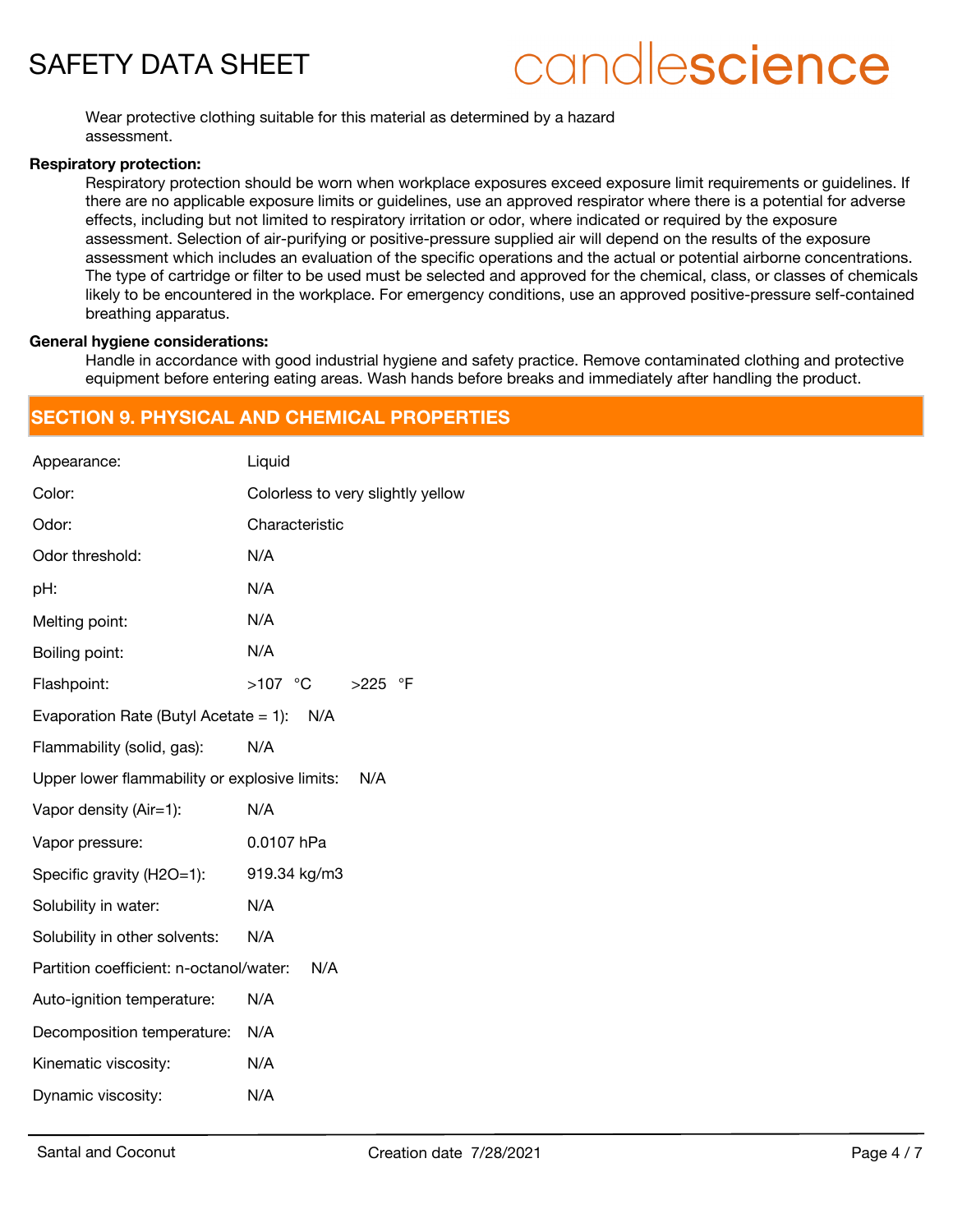# candlescience

| Explosive properties: | N/A |
|-----------------------|-----|
| Oxidizing properties: | N/A |
| Refractive index:     | N/A |

# **SECTION 10. STABILITY AND REACTIVITY**

### **Chemical stability:**

The product is stable and non-reactive under normal conditions of use, storage and transport.

### **Possibility of hazardous reactions:**

Material is stable under normal conditions.

### **Conditions to avoid:**

Heat, flames and sparks. Temperature extremes and direct sunlight.

### **Incompatible materials:**

Strong oxidizing agents. Strong acids. Strong Bases.

### **Hazardous decomposition products:**

No hazardous decomposition products are known.

### **SECTION 11. TOXICOLOGICAL INFORMATION**

### **Acute oral toxicity:**

>5000 mg/kg

### **Acute dermal toxicity:**

N/A

### **Acute inhalation toxicity:**

N/A

### **Skin corrosion/irritation:**

May cause skin irritation and/or dermatitis

### **Serious eye damage/eye irritation:**

Vapors may cause irritation to the eyes, respiratory system and the skin

### **Respiratory or skin sensitization:**

Causes sensitization

### **Mutagenicity:**

N/A

### **Reproductive toxicity:**

N/A

### **Carcinogenicity:**

N/A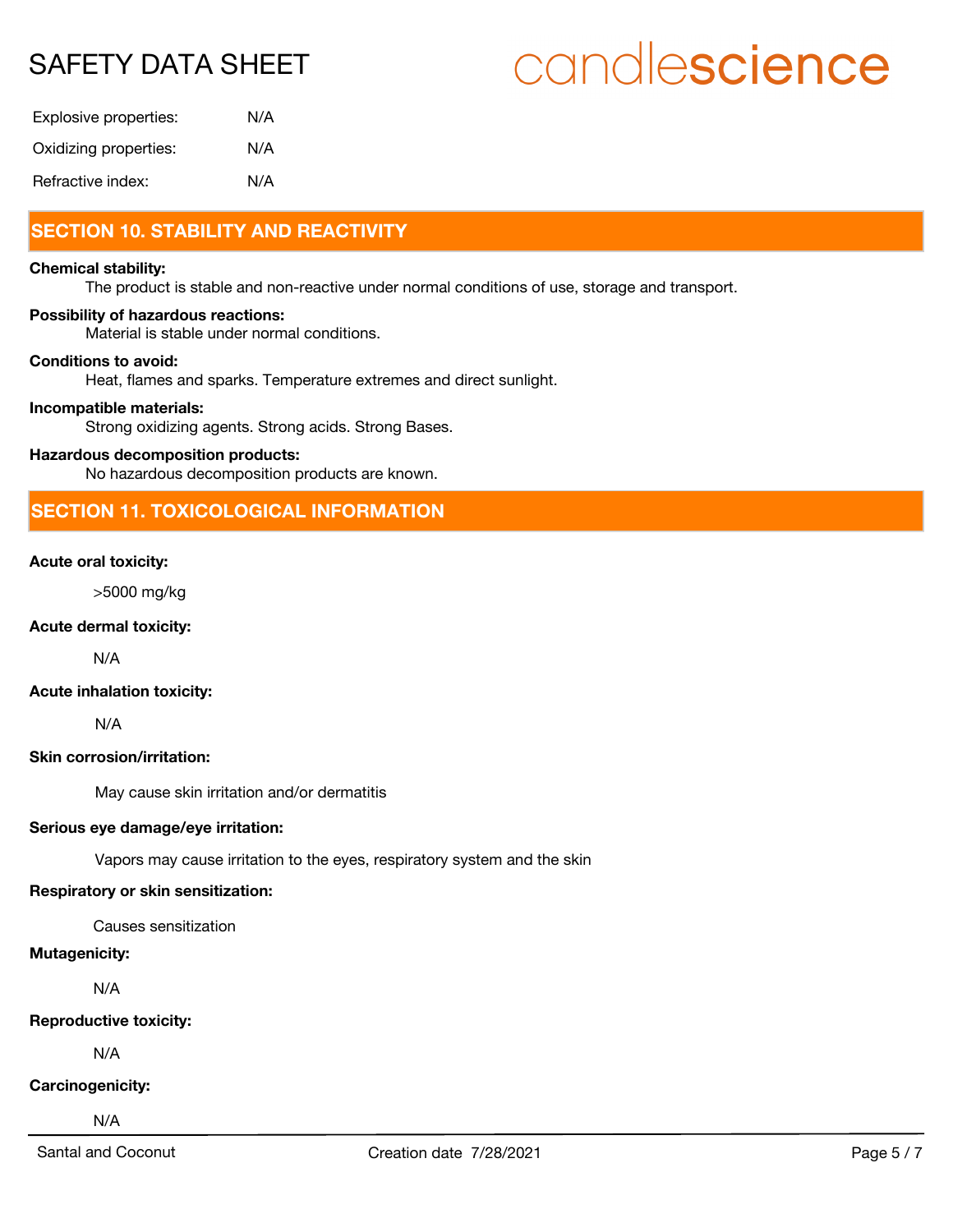# candlescience

Please note: Mixtures have not been tested for health hazards. The health hazard information presented is provided in accordance with US 29 CFR 1910.1200 and is based on the testing of individual components which have been shown to cause or may cause these health effects when tested at higher concentrations or at full strength.

## **SECTION 12. ECOLOGICAL INFORMATION**

**Ecotoxicity:**

N/A

**Persistence and Degradability:**

N/A

### **Bioaccumulation:**

N/A

### **Other Adverse Effects:**

N/A

# **SECTION 13. DISPOSAL CONSIDERATIONS**

### **Disposal instructions:**

Collect and reclaim or dispose in sealed containers at licensed waste disposal site. Do not allow this material to drain into sewers/water supplies. Do not contaminate ponds, waterways or ditches with chemical or used container. Dispose of contents/container in accordance with local/regional/national/international regulations.

### **Local disposal regulations:**

Dispose in accordance with all applicable regulations.

### **Hazardous waste code:**

The waste code should be assigned in discussion between the user, the producer and the waste disposal company.

### **Waste from residues/unused products:**

Dispose of in accordance with local regulations. Empty containers or liners may retain some product residues. This material and its container must be disposed of in a safe manner.

### **Contaminated packaging:**

Since emptied containers may retain product residue, follow label warnings even after container is emptied. Empty containers should be taken to an approved waste handling site for recycling or disposal.

| <b>SECTION 14. TRANSPORT INFORMATION</b> |                                                                                                                     |  |
|------------------------------------------|---------------------------------------------------------------------------------------------------------------------|--|
| <b>IATA UN Number:</b>                   | 3082                                                                                                                |  |
| <b>IATA UN Proper Shipping Name:</b>     | Environmentally hazardous substance, liquid, n.o.s (Octahydro-tetramethyl-<br>naphthalenyl-ethanone, alpha-Cedrene) |  |
| <b>IATA Transport Hazard Class:</b>      | 9                                                                                                                   |  |
| <b>IATA Packing group:</b>               | Ш                                                                                                                   |  |
| <b>IATA Environmental Hazards:</b>       | Yes                                                                                                                 |  |
| <b>IATA ERG Codes:</b>                   | N/A                                                                                                                 |  |
| <b>IATA Special Precautions:</b>         | N/A                                                                                                                 |  |